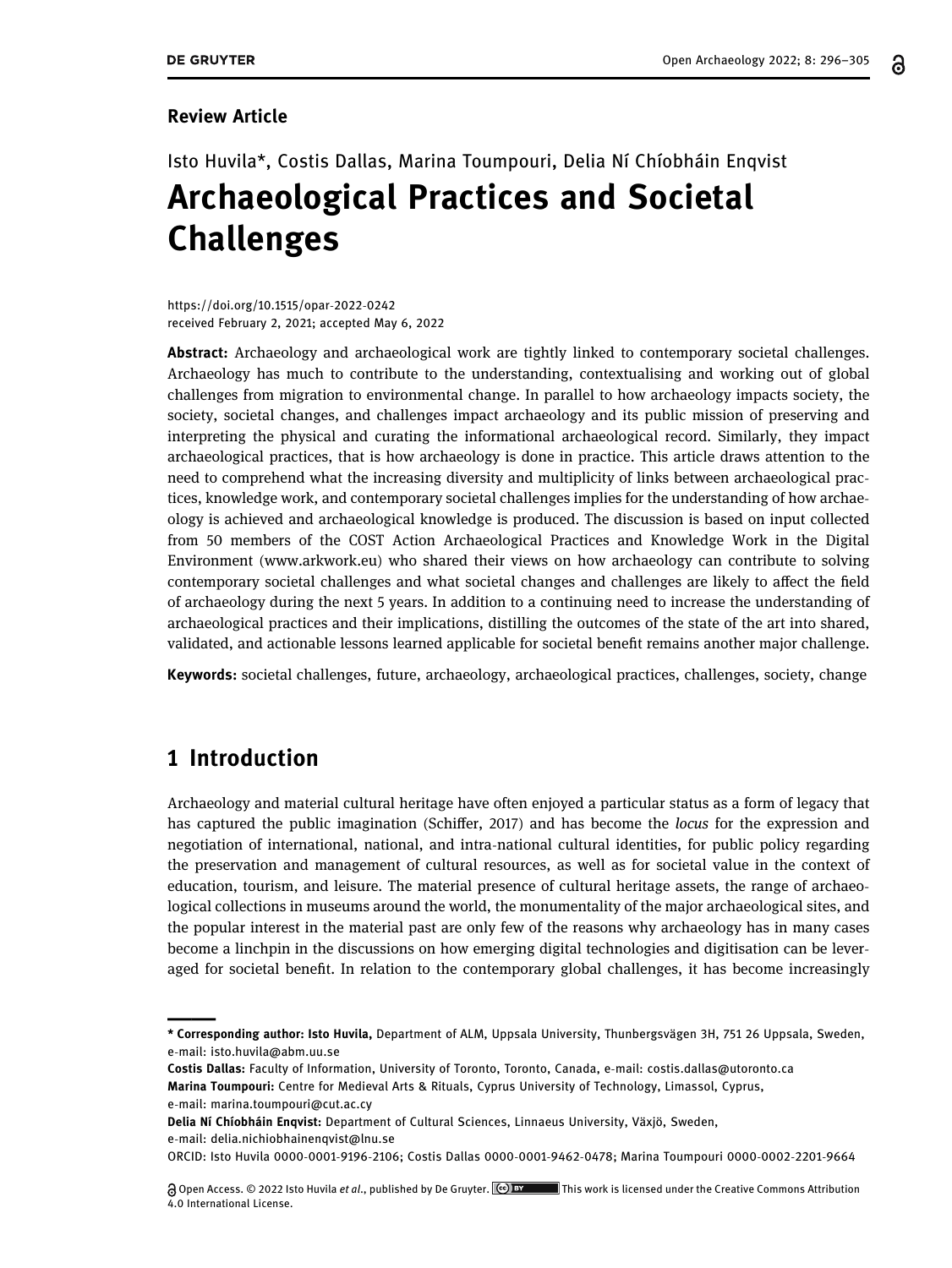apparent that the societal relevance of archaeology and material cultural heritage stretch far beyond its traditional contexts of relevance in scholarly research, culture and higher education.

The aim of this article is to draw attention to the need to comprehend what the increasing diversity and multiplicity of links between archaeological practices, knowledge work, and contemporary societal challenges pointed out in recent literature, which implies for the understanding of how archaeology is achieved and archaeological knowledge is produced. The discussion is based on input collected from the members of the COST Action Archaeological Practices and Knowledge Work in the Digital Environment ([www.arkwork.](http://www.arkwork.eu) [eu](http://www.arkwork.eu)) who shared their views on how archaeology can contribute to solving contemporary societal challenges and what societal changes and challenges are likely to affect the field of archaeology during the next 5 years. On the basis of these collected reflections, we argue that a comprehensive understanding of how archaeology is practised and how archaeological data and information comes into being is a necessary prerequisite for understanding both the opportunities and limits of the shifting grounds of how archaeology can inform other practices and fields beyond its traditional domain and spheres of influence. Consequently, it unfolds as a central premise to effectively mobilise archaeological knowledge for societal benefit.

#### 1.1 Studying Archaeological Practices and Knowledge Work in the Digital Environment

There is considerable emerging knowledge on different aspects pertaining to the nature and the process of the emergence of how archaeological remains are documented, digitised, preserved, and made available; how the documentation and the archaeological collections per se are used to create knowledge on past practices in the field and the human past; and how knowledge is utilised by a broad range of stakeholders from land development and academia to tourism and education in the context of their day-to-day activities. On-going national and international initiatives like the COST Action ARKWORK and parallel research conducted in the context of projects and infrastructures like DARIAH, ARIADNE+, and COST Action SEADDA have contributed to the consolidation of our understanding of archaeological practices and their societal implications, whereas it also instigated new multidisciplinary research. Bringing together research groups from a wide range of disciplinary backgrounds for studying archaeological knowledge work in different European countries, from ethnology (e.g. Davidović, [2009;](#page-8-0) Hamilakis & Anagnostopoulos, [2009](#page-8-1)) and archaeology (e.g. Beale & Reilly, [2017](#page-8-2); Berggren, [2009;](#page-8-3) Edgeworth, [2006](#page-8-4); Holtorf, [2006](#page-9-1)) to museum and information studies (e.g. Friberg & Huvila, [2019;](#page-8-5) Huvila, [2006](#page-9-2); Khazraee, [2019](#page-9-3)) and beyond, has contributed to the emergence of novel common ground and understanding of how archaeology is practised in contemporary society.

At the same time, however, the significant national, sub-disciplinary, and methodological differences in archaeological knowledge work highlighted by the on-going work and the similarly broad variety of perspectives relating to archaeological and archaeology-related practices emerging from the cross-disciplinary work beyond the traditional domain of material cultural heritage has led to an increasing diversification of the field. This means that the work of investigating archaeological practices and knowledge work is currently at an embryonic stage.

The following discussion on the societal role of archaeology and the impact of societal challenges on archaeological practices is based on views collected from the members of COST Action Archaeological Practices and Knowledge Work in the Digital Environment ([www.arkwork.eu](http://www.arkwork.eu)). The participants of the network consist of over 200 experts of archaeological practices from a broad range of disciplinary backgrounds from archaeology to information science, museum studies, computer science, and business studies, including researchers and practitioners from 30 European countries. The views of the Action participants were collected using an online survey with two open-ended questions: (1) "From your perspective, what is the role and value of archaeology in helping to solve contemporary societal problems?"; (2) "What societal changes and challenges are likely to affect archaeology and archaeological practices the most during the next 5 years?" In addition, the respondents were asked to indicate whether they identified themselves as being an archaeologist or not. Sixty-four percent (32/50) of the experts identified themselves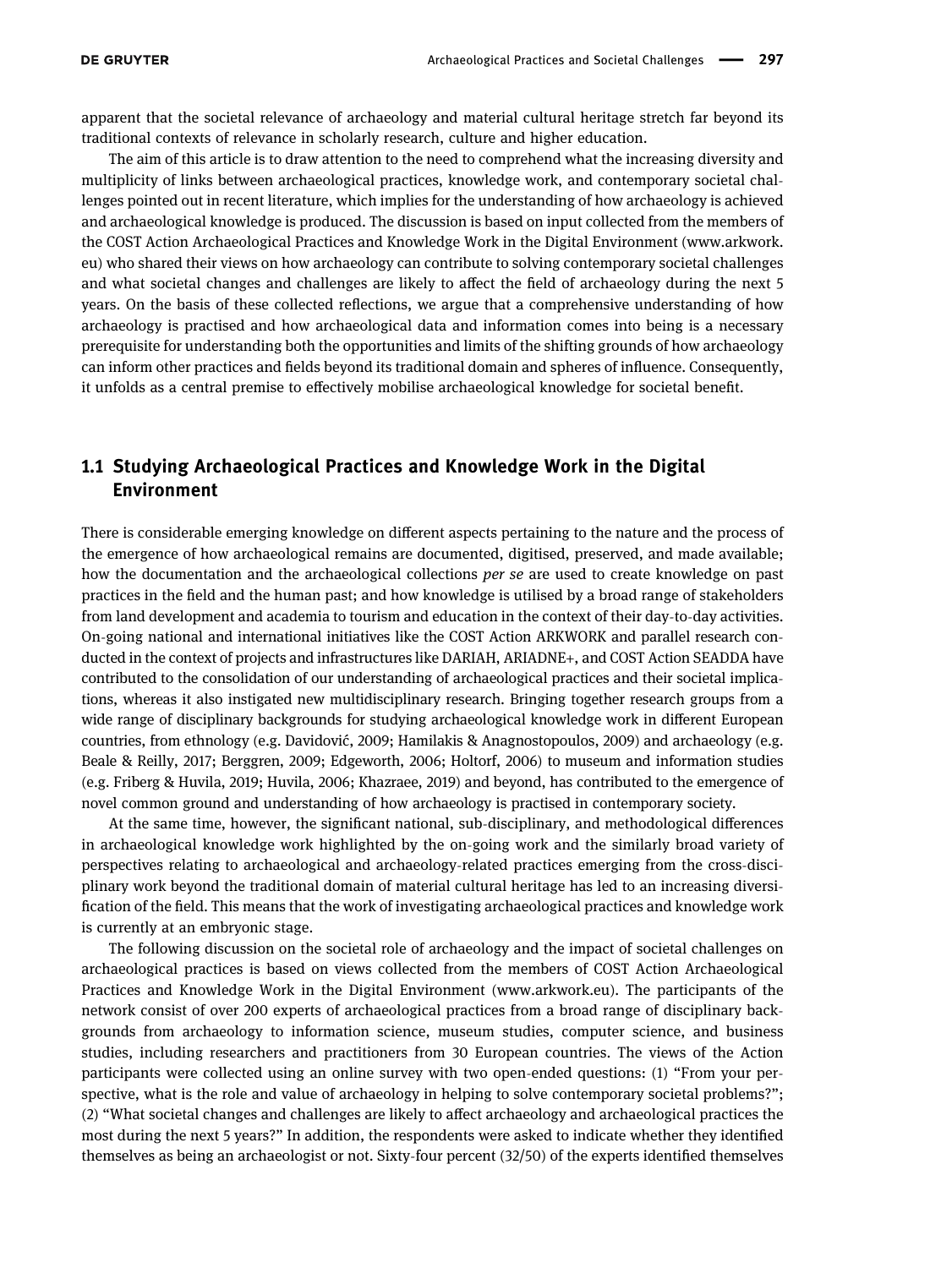as archaeologists, whereas the rest described themselves as non-archaeologists. The experts shared their opinions as individuals, not as representants of specific institutions or countries.

## 2 Archaeology in the Service of Society

A breakdown of the views collected from the expert group to the question on the role and value of archaeology in helping to solve contemporary societal problems suggests that archaeology has a potential to make diverse contributions. However, rather than providing direct solutions to problems that are in effect many times unsolvable, its contribution lies in that archaeology can give perspective to contemporary debates. The primary role of archaeology and archaeological practices is still to provide evidence-based knowledge of how people lived in the past. As one of the experts pointed out, "I don't believe that archaeology is supposed to solve contemporary societal problems, but it can and absolutely does enrich society in many ways." Questions about social inequality, gender, norms, acceptable choices, migration, environmental exploitation, ecological and social sustainability, and for example, distribution of resources are not exclusive for our generation but have followed humanity throughout its history. Doing archaeology can help us to understand, as one expert noted that, "we are not alone with our problems … people in far worse conditions than we live in[, have] survived and thrived." Archaeology provides a "database" of how past civilisations dealt with their societal problems and provides insights into how their choices were successful, how they failed, and what consequences past decisions and actions had on them. In that sense, it can be used to "future-proof" contemporary actions and decisions (Rehman & Ryan, [2015](#page-9-4)), develop and test hypotheses, and to eventually "design" desirable futures that last. Similarly, to how contemporary land development in many countries is expected to be preceded by impact assessments on natural environment and cultural heritage, a comparable impact assessment could be done from the premises of what is known from the past on the broader consequences of environmental exploitation.

A critical element of how archaeology can inform contemporary debate is through how it can increase our self-awareness, as well as to shape and help to build our collective identity. "Archaeology is very close to the idea of self-awareness/identity," it can provide a sense of belonging and reveal that societies have always changed and faced misfortunes, like for instance, that people have always migrated and mixed. It can also help to understand the contemporary state of affairs and their underpinnings. As an identityshaping enterprise, archaeological insights and doing archaeology can, as one of the experts underlined, function as an antidote to non-justified supremacist and racist ideas. Its focus on the past and present in a long-term continuum provides a basis for looking beyond immediate short-term costs and benefits focusing instead on the societal challenges in their full perspective.

Even if many of the experts who contributed with their views emphasised the indirect nature of its impact, archaeology can also have a direct economic impact, for instance through tourism. One of the respondents mentioned that in countries with a rich cultural heritage, heritage tourism can constitute their main source of revenue. Others also called attention to the indirect individual and collective social benefits of engaging with archaeology for health and well-being.

The critical importance of understanding archaeological practices from the perspective of their impact on archaeological knowledge and the society lies in that different ways of doing archaeology can have very different outcomes. The knowledge about the past, how the past should be understood in relation to the present, and how archaeological work and its results are framed and communicated in the public debate can be done in many different ways. Understanding these activities and their implications is essential for recognising their effect on how archaeology is achieved, archaeological knowledge is crafted, and what are its outcomes. The past can also be misrepresented and misused against the best scholarly and scientific knowledge. Explicating and deconstructing these actions – that are, in spite of their nature, related to archaeology and archaeological work – is equally central for understanding the limits and conditions of how archaeology operates. The effort of trying to understand justified, unjustified, justifiable, and unjustifiable archaeological and archaeology-related practices in their context underlines the interdisciplinarity of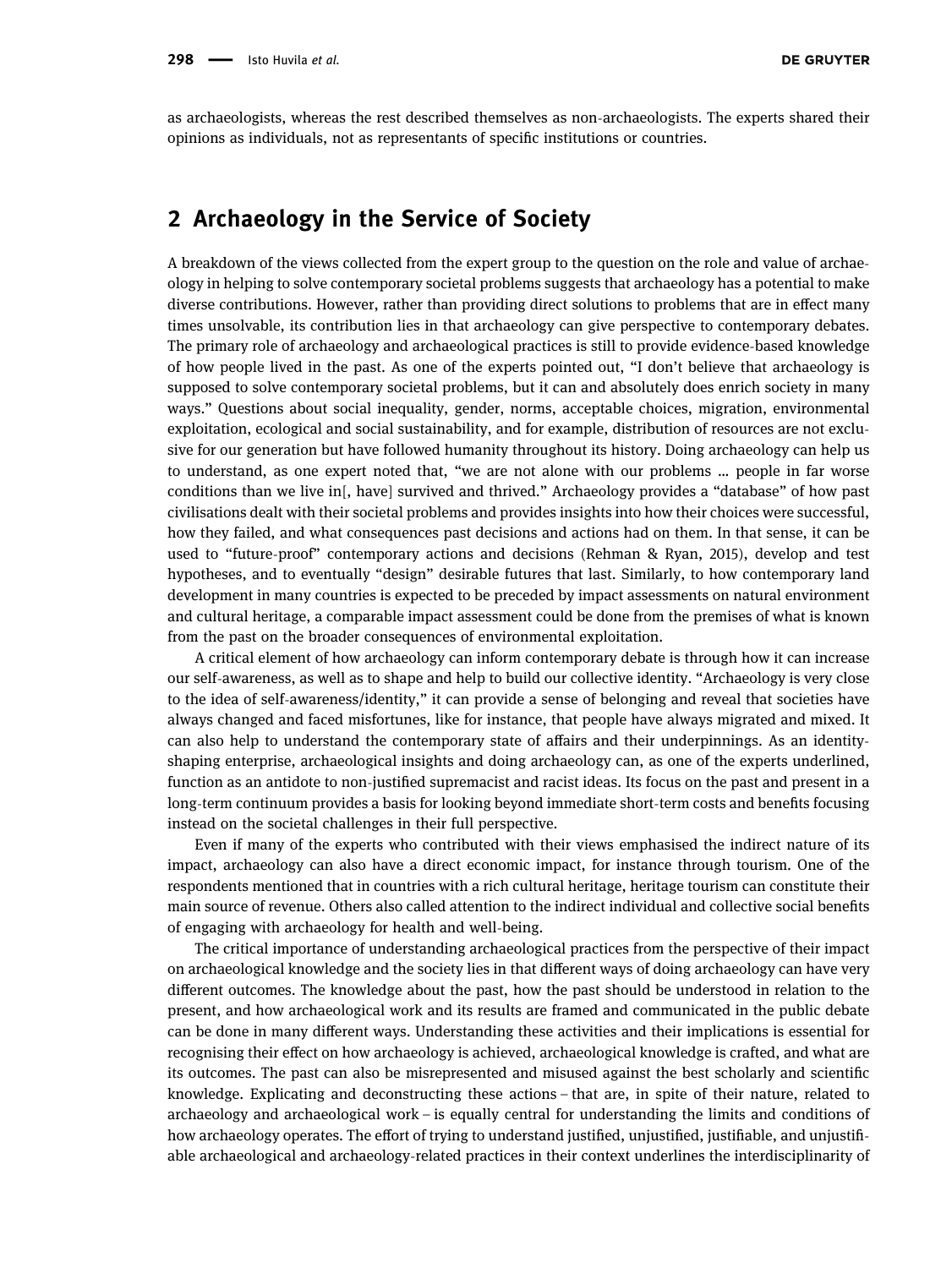that exercise. As the experts pointed out, achieving archaeology requires collaborating across disciplines – an observation that applies to the research on archaeological practices as well. But, even if the collected opinions diverged to a certain extent in this respect, as one of the respondents noted, "archaeology is one of the few fields doing absolutely brilliant work in relating to other disciplines, so that's something we should keep up in the next few years."

### 3 Societal Changes and Challenges Affecting Archaeology

The members of ARKWORK contributed also with their views on what current societal changes and challenges are likely to be affecting archaeological practices during the next 5 years. Restricted funding was mentioned in several reflections, which was also the case as to the unknowns related to the still on-going pandemic in spring 2020. Commercialisation and privatisation were seen as specific issues for archaeology that are bound to affect its conditions and operational headroom, but also on a profound level, its future perspectives as a collective undertaking within the society.

Unsolicited and unauthorised archaeology-related practices, performing archaeological work without proper competence, and commercial and populist misuse of pseudo-archaeological narratives were also mentioned as a challenge that threatens both the preservation of archaeological remains and discredits archaeology as a profession and a field of science and scholarship. As one respondent wrote, the "[r]ole and value of archaeology for contemporary societal problems is to scientifically define the past not leaving the space for pseudo history, vague narratives and misleading conclusions." Climate change is likely to increase the workload of archaeologists as it affects archaeological sites and makes their preservation increasingly difficult.

Digitalisation was also emphasised as a challenge for archaeological work. Although it provides opportunities, it is having a major impact on the management and interpretation of archaeological records and the communication of archaeology. "Archaeology is also subject to the influence of digital, to the use of new technologies to collect data, to analyze them and to monitor and manage them." "Digitalisation forces rethinking in our perceiving and interpreting archaeological records and demands a new visionary reorganisation of museums." Archaeological practices would need to continue to adapt to and thrive in an evolving digital media landscape. One of the experts also made a remark on the overall digitalisation of the society and how it challenges future archaeology not only to engage in digital stories of a non-digital past, but also to develop archaeological practices to tackle the contemporary digital presence as a future digital past.

In addition to digitalisation that unfolds as a simultaneously internal and external matter to archaeological practices, the reflections also pointed to other challenges that stem chiefly from the organisation of archaeological practices and less from the society at large. Gender roles and perspectives are not well balanced in archaeology at present. Transparency of archaeological work, equal opportunities for engagement in archaeology, and publishing findings are further examples of societal challenges that are not external but a part of the disciplinary practices and the discipline itself. The wider structural problems in research and higher education, from the defects in the scholarly publishing system, the unhealthy competition, and the questionable focus on quick results rather than pursuing higher levels of understanding the past plague archaeology just like they do in the case of other disciplines.

Many of the experts were also worried about the continuing relevance of archaeological work. Apart from direct counter-narratives and the discreditation of archaeological expertise, another challenge recurring in the reflections was the uncertainty of whether and to what extent the public will consider past civilisations and cultures, as well as the results of archaeological work, worthwhile in the future, in the aftermath of an extensive social change.

As a whole, the collected reflections point to the interdependence of archaeology and the society where it is practised. Technological, political, and economic fluctuations have an impact on archaeological work, how it can be practised, and how it will be used.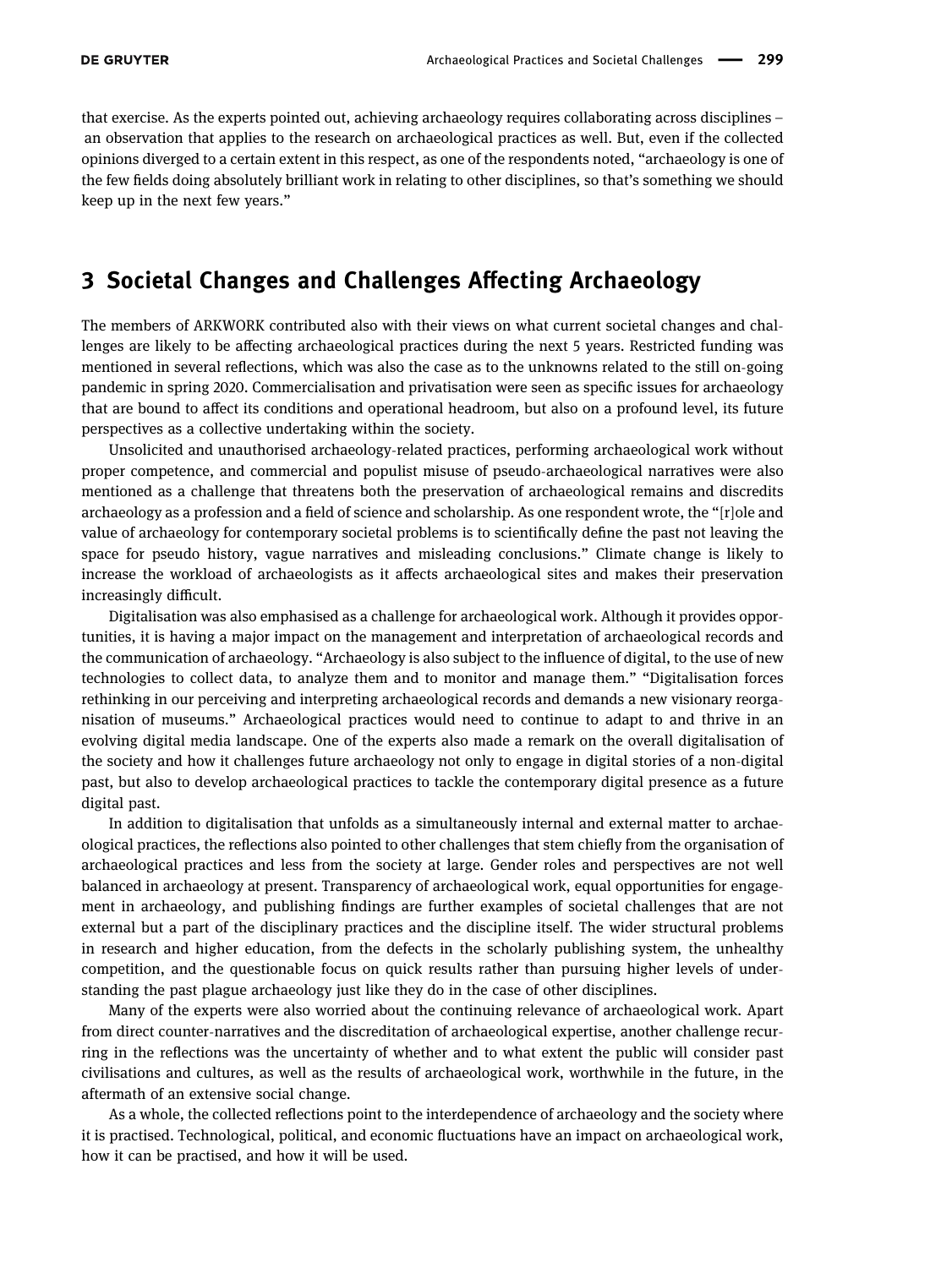# 4 Emerging Archaeological Practices

There are multiple examples of emerging and evolving archaeological practices with links to the issues raised in the corpus of reflections collected for this article. Different branches of contemporary archaeology (e.g. González-Ruibal, [2018](#page-8-6)), including the archaeologies of conflict (Pollard & Banks, [2007](#page-9-5)), poverty (Orser, [2011](#page-9-6)), and migration (Burmeister, [2000](#page-8-7)), directly address societal challenges highlighted in the previous sections. One of the experts emphasised the opportunities related to the archaeology of the anthropocene and contemporary archaeology of pollution. These specific branches of archaeological inquiries and practices highlight not only the relevance of current archaeological perspectives with the specific societal challenges, but also their repercussions on the practices in the field *per se*. Postcolonialism, fundamental human rights, inequality, unfair distribution of wealth, power, access to knowledge, and indigenous rights are only few examples of where a clearer understanding of archaeological practices as a social practice (e.g. Mizoguchi & Smith, [2019](#page-9-7)) could allow approaching contemporary social realities in their full complexity.

In conflict situations, archaeology may provide new perspectives and develop means to manage endangered archaeological heritage. Heritage can also play a crucial role in memorialisation and community building in post-conflict situations (e.g. in Barakat, [2020;](#page-8-8) Newson, & Young, [2017](#page-9-8)). At the same time, however, conflicts problematise the status of archaeology, its relevance, and the capacity of conventional structures to adapt to the precarious situation (González-Ruibal, [2018](#page-8-6)). When a state – the traditional guardian of cultural heritage – breaks down (see e.g. Kathem, [2020](#page-9-9)), the questions which arise are what comes instead and who should assume the responsibility of the preservation of archaeological sites and monuments, and likewise, the management of archaeological operations. In best case, the institutions have contingency plans and have made preparations ahead of foreseeable situations (cf. e.g. Teijgeler, [2006](#page-9-10)), but not all situations are foreseeable, and the execution of the plans is not always possible. Another pertinent question is the prioritisation of such activities and whose interests are served by particular practices and practitioners (Barakat, [2020;](#page-8-8) Constantinou, Demetriou, & Hatay, [2012](#page-8-9)). Perring and Van der Linde ([2009](#page-9-11)) underline the importance of shared vision with everyone involved and heritage as care for the present society and livelihoods rather than curation for imagined needs of future generations. If archaeology aims to contribute to addressing cross-disciplinary and broader societal issues, it is crucial to understand what particular archaeological perspectives and practices do in those contexts, and what eventual positive and negative impacts they might have.

Even if extreme forms of conflict make the issues of agency, politics, and their implications particularly apparent and acute, the same set of questions of agency, legitimacy, and responsibilities is equally relevant in much less radical situations: in cases where the role and authorities of the state are deliberately dismantled and assets are privatised. Indicatively, there is ample evidence that archaeological practices have changed when field archaeology has been outsourced to private operators. Some of the changes have been positive and some have been heavily criticised (e.g. Börjesson & Huvila, [2019](#page-8-10); Demoule, [2012](#page-8-11); Rocabado, [2015](#page-9-12); Schofield, Carman, & Belford, [2011](#page-9-13); Zorzin & St-Pierre, [2017](#page-9-14)). The same applies when the management of archaeological sites is privatised (e.g. Gürsu, [2020](#page-8-12)). As a whole, still after 30 years after the Valletta Convention (Council of Europe, [1992](#page-8-13)), the long-term effects of contract-based organisation of archaeological practices are still to a large extent to be unravelled during the coming years.

A closer look at the economies of archaeological practices in the context of contract archaeology is also fruitful as a means to unpack prevailing assumptions of the practical circumstances and limits of archaeological work. In many of the reflections and the literature alike, financing is primarily discussed as a limit to archaeology and archaeology itself is portrayed as a hindrance to economic development. Only fairly seldom it is framed as an economic driver and asset, and when it is done, the contributions of archaeology are often passive and indirect and are realised through increased tourism or secondary use of archaeological assets in cultural production (Boytner, [2017;](#page-8-14) Gould & Burtenshaw, [2017](#page-8-15)). So far, there is much less evidence and research on the direct economic impacts of archaeological practices in the context of creative economies and "maximalist" (Carpentier, [2016](#page-8-16)) participatory endeavours.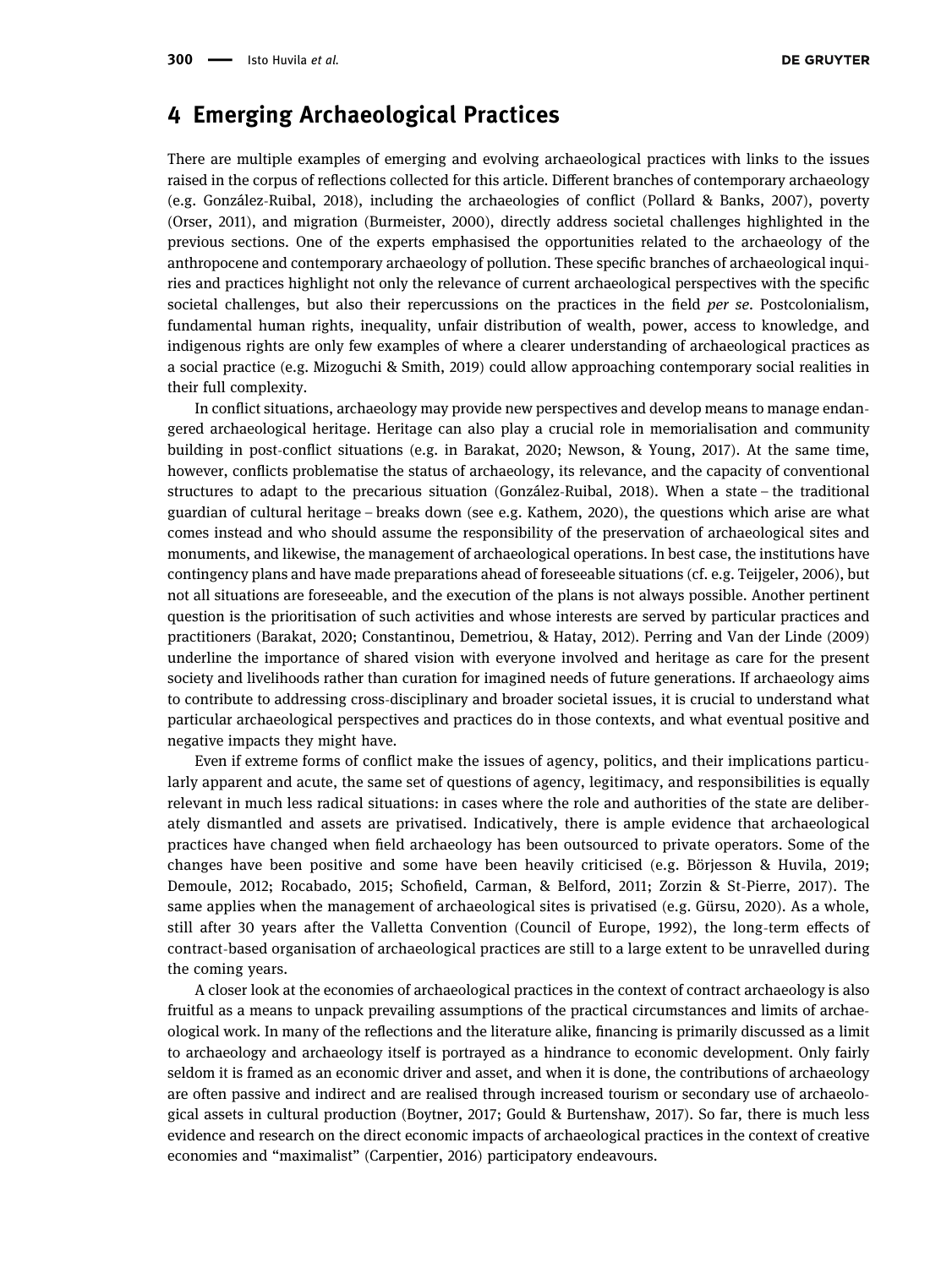There are many examples of how societal discontinuities provide insights into archaeological practices and highlight their fragility. A parallel and perhaps even more critical strength of the archaeological enterprise, outlined in multiple reflections, is its focus on long-term change and continuity. There are examples of how archaeologists have engaged in collaborating with nuclear power authorities (Holtorf, [2012](#page-9-15)) to inform the preservation of knowledge of hazardous forms of cultural heritage. A comparable example is the convergence of archaeological and scientific perspectives in the context of environmental research (Sandweiss & Kelley, [2012](#page-9-16)).

As a final perspective, archaeological practices do not only provide means to address archaeological and archaeology-related problems, the practices themselves can be useful in diverse societal contexts. Not only archaeological knowledge but also direct engagement with archaeological practices have an impact on education and the shaping of local and global cultural identities. Community archaeology and school collaborations are becoming increasingly common. Activism and different forms of "action archaeology" (Atalay, [2016;](#page-8-17) Sabloff, [2016](#page-9-17)) are gaining momentum. Many of the collected reflections emphasised how understanding the past helps to understand where we are coming from and, consequently, contributes to the understanding of contemporary challenges (Laužikas, Enqvist, Luengo, Šošić-Klindžić, & Toumpouri, [2022](#page-9-18)). Moreover, an archaeological mindset itself, of trying to understand what happened in the past on the basis of very limited evidence, can be equally helpful in understanding contemporary phenomena and the future alike.

# 5 Discussion

A comprehensive integrated understanding of how archaeologists and other stakeholders of archaeological information create and use knowledge is an essential premise for effectively integrating archaeological practices and perspectives for addressing contemporary and future societal challenges. It is simultaneously a question of mobilising archaeological expertise, data, and material collections and of being able to effectively produce archaeological knowledge without compromising other societal functions, including the use of land for the development of societal infrastructures. Even if the popular understanding of archaeology is focused on excavations and collection of empirical data, only a very small part of archaeological knowledge (i.e. what we know of the past human activities on the basis of their material remains) is created in the field. Currently, only a tiny proportion of archaeological surveys and excavations are initiated by researchers with the explicit aim of creating knowledge. Very much in the spirit of the Valletta Convention, most of the projects relate to land development – initiated rescue archaeology efforts to document archaeological remains for eventual use as an ingredient for non-specific future efforts of knowledge creation by archaeologists and a large number of stakeholders from the cultural industry to museums, researchers, the general public, and industries from cultural production, education, and tourism to land development and technology, as well as information and communication technology. Here, a pertinent question is – paraphrasing Florjanowicz ([2015](#page-8-18)) – to what extent the contract archaeology – oriented Valletta Convention (Council of Europe, [1992](#page-8-13)) really meets the community-oriented Faro Convention (Council of Europe, [2005](#page-8-19)) and other international treaties, agendas, and principles, and why making them to meet is not entirely uncomplicated. Bringing together the expertise of researchers working in different disciplines and looking at different aspects of archaeological knowledge production and use in different countries, subdisciplines, and professional areas is vital for overcoming the current widely acknowledged problems of integrating and linking heterogeneous and difficult to access local, national, regional, and disciplinespecific datasets and collections of physical artefacts, literature, and other types of digital and non-digital information for the benefit of all stakeholders within and beyond archaeology. An integrated understanding of how archaeological knowledge is produced and used in different countries and contexts is a key to developing effective transnational and trans-disciplinary access to archaeological collections en masse and to opening European archaeological knowledge for international and interdisciplinary research based on archaeological data and collections (including large-scale comparative studies), use of the existing assets in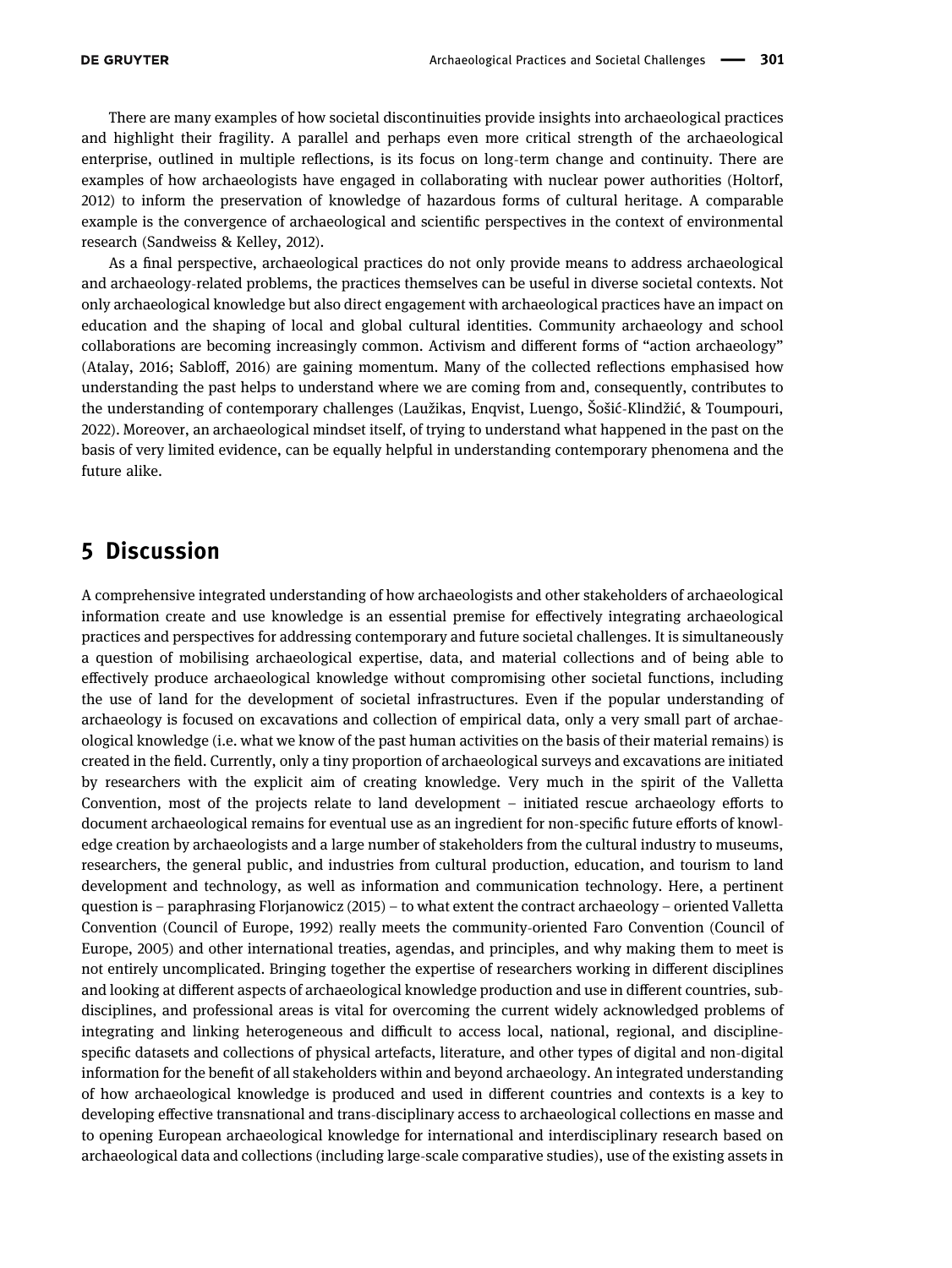heritage contexts and education, and functional integration of archaeological information (for knowledge creation within and beyond archaeology) as a part of societal information infrastructures vital in addressing contemporary and future societal challenges.

Archaeology itself is facing multiple challenges in contemporary society. A more comprehensive understanding of how archaeology is practised and achieved in the contemporary digital environment is also a key for understanding those complications faced by the field as a whole. Concerns raised by the experts who participated in this study echo largely the concerns discussed in the literature. Digitalisation is a crucial question not only as a question of developing or appropriating technological tools and infrastructures but also as a question of rethinking what digitality does to archaeology. As Dennis ([2020](#page-8-20)) underlines, it is important to seriously question and think about the ethical premises and repercussions of digitality from its own premises rather than assuming that old assumptions and procedures are enough. Huggett ([2019](#page-9-19)) asks another pertinent question by calling attention to considering how to make digital archaeological scholarship resilient and essentially a sustainable endeavour even in the future.

To the extent the digitalisation-related challenges go beyond pure technical issues, they have many parallels to issues that pertain to the changing social context of archaeological work, including issues relating to topics like politics, gender, and equality. The politics of archaeology and how national and international politics affect archaeology have also very tangible impact on archaeological work and its conditions (cf. e.g., Schut et al, 2017) in terms of economic challenges described by several experts and, for instance, the related thrive measure and demonstrate its impact in measurable terms (e.g. Watson, [2019](#page-9-20)). Similarly, to digitality and human values, archaeology is not alone with these concerns and demands. They tie into the broader questions of the value of caring for culture, cultural knowledge, and the growing tendency to frame scientific and scholarly knowledge and knowing as political issues both in general (Stehr, [2015](#page-9-21)) and in archaeology (e.g. González-Ruibal, 2016; González-Ruibal, González, & Criado-Boado, [2018](#page-8-21); Hamilakis, [2018](#page-9-22)) beyond the mere political use of science and scholarship, or archaeology and archaeological knowledge (see e.g. Boytner, Dodd, & Parker, [2010](#page-8-22)). For archaeology, the politicisation of knowledge pertains to the questions of who gets to decide of the limits of what counts as archaeology and archaeological knowledge (cf. e.g. Ferris & Dent, [2020](#page-8-23)), what are archaeological practices in relation to other practices (cf. Huvila & Huggett, [2018;](#page-9-23) Laužikas et al., [2018](#page-9-24)), and how important specific practices and knowledge are in relation to others. On a more general level, a key question is what direct and indirect consequences different regimes and practices of regulating knowledge and knowing have on archaeology and beyond.

To understand the impact of the demands to give precedence to particular knowledge and ways of knowing and to de-prioritise and regulate others requires an in-depth understanding of the knowledge practices and how knowledge comes into being. This applies to the de-emphasis of archaeology and archaeological perspectives ahead of other priorities, lack of adequate funding, political uses of archaeological knowledge, and prioritisation of other societal questions. As Aitchison ([2019](#page-8-24)) urges, there is undoubtedly a need for more systematic and effective lobbying of archaeological perspectives to make them better known outside the discipline itself. Similarly, as Blouet ([2020](#page-8-25)) suggests, a similar measure of advocacy to explain the usefulness of archaeological practices for present and future archaeologists would be equally important.

At the same time, however, it is important to acknowledge that archaeology itself, similar to every other domain, is engaged in knowledge politics (cf. e.g. González-Ruibal et al., [2018;](#page-8-21) Hamilakis, [2018](#page-9-22)), and a careful scrutiny of archaeological practices is equally important for unfolding the consequences of archaeological practices and knowledge work, both beyond and within the domain itself. A closer scrutiny of how archaeology is practised and archaeological knowledge created can be helpful in looking back and, citing Murray (in Babić et al., [2017;](#page-8-26) Hølleland & Niklasson, [2020](#page-9-25)), protecting society from archaeology and archaeological perspectives, as much as it is necessary for understanding their positive and constructive potential. This could be achieved by studying archaeological practices from different disciplinary perspectives, through multiple theoretical and methodological lenses, and doing it "sideways" by conducting ethnographies of not only archaeological fieldwork but also of other archaeological practices by studying up the super-structures, colonisers, and decision-makers (Hølleland & Niklasson, [2020;](#page-9-25) Nader, [1972](#page-9-26)), and down the consequences and impact of archaeological practices in the society.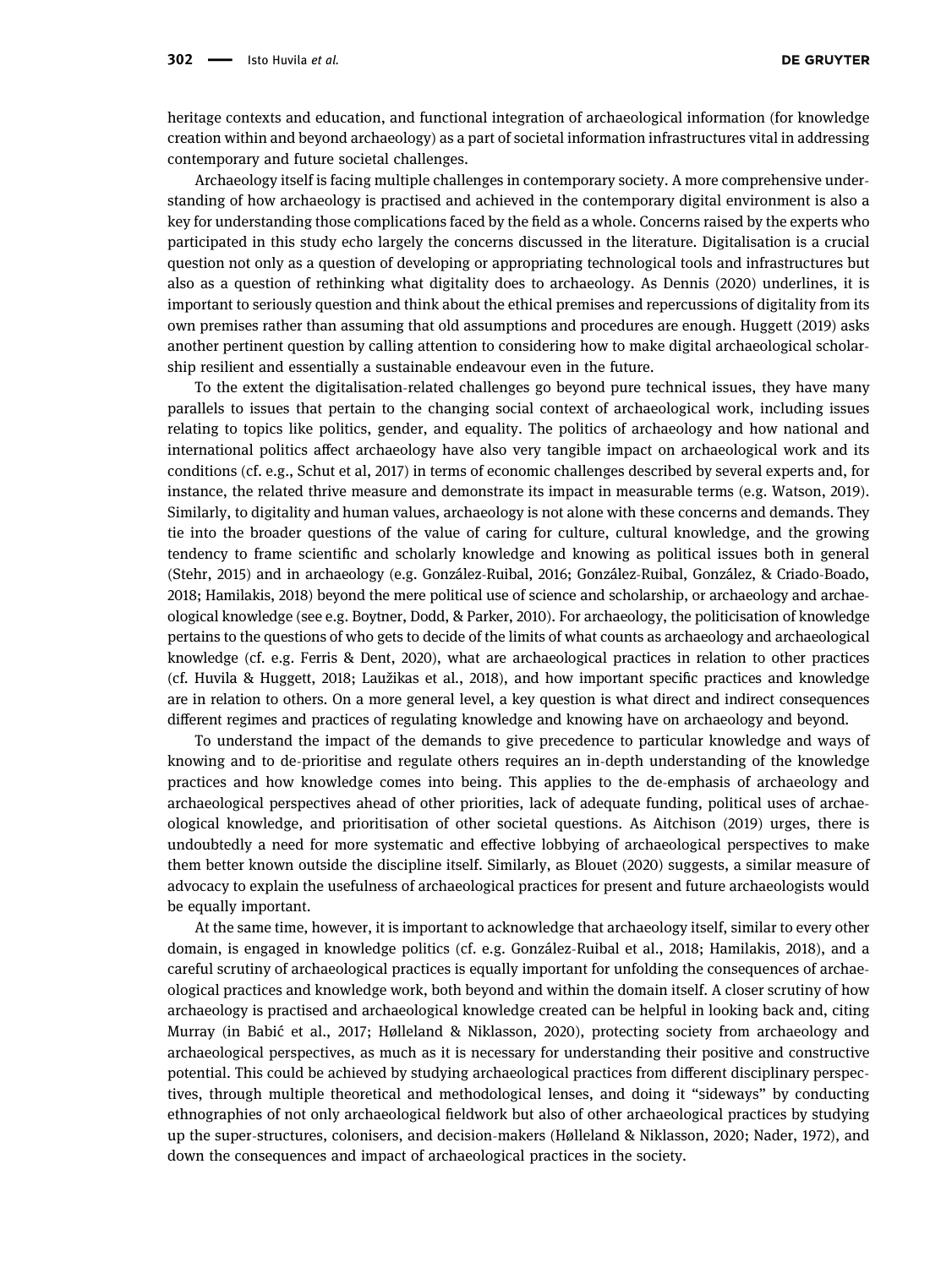As a whole, the need of understanding of how archaeological knowledge is produced and used in different contexts is especially acute now when archaeological heritage is facing conflict and decay and is at stake in cultural resource and land management, the shaping and negotiation between national, infra-, and transnational cultural identities, public interpretation, formal and informal learning, tourism, and leisure. Postponing this work would lead to the investments in creating technologies, infrastructures, and standards for digitisation, preservation, and dissemination of archaeological knowledge failing to realise their expected benefits in the heritage sphere. Simultaneously, it becomes increasingly apparent that archaeological heritage is not valuable only for heritage purposes but archaeological collections, data, and practical skills, and competence can be applied to inform research and decision-making in a broad variety of contexts, far beyond the traditional kernel of the discipline. To attain a comprehensive understanding of its potential, it is necessary to continue the efforts to investigate archaeological practices and knowledge work in both intra-disciplinary and interdisciplinary contexts and to develop means to evaluate and understand their impact in detail.

# 6 Conclusion

Currently, it is very apparent that in spite of the current on-going efforts to consolidate the international multidisciplinary research community involved in the inquiry of archaeological practices, knowledge work, and digitalisation, there is much more work to be done to reach a comprehensive understanding of how archaeology is achieved and what repercussions specific archaeological practices have on archaeological information and eventually, what we know about the past and ourselves. Ensuring the effective knowhow transfer and synthesis of emerging research, and distilling the outcomes of the state of the art into shared, validated, and actionable "lessons learned" applicable for societal benefit, remain another major challenge.

The brief examples discussed in this article provide only a small glimpse to the extent of the domains and challenges where archaeological work and knowledge converge with contemporary societal challenges. They do, however, underline the constant importance of continuing and developing the interdisciplinary effort of investigating archaeological practices and knowledge work as a reflexive intra-disciplinary effort within archaeology itself and by conducting studies sideways, up, and down from different disciplinary and theoretical perspectives to develop a better understanding of the limits and opportunities of archaeological knowledge in the contemporary and future society. It is a prerequisite for ensuring the relevance and usefulness of infrastructures for preserving and disseminating archaeological knowledge and reaping the potential benefits of that work – and of archaeology itself.

Acknowledgments: This article is based upon work from COST Action ARKWORK, supported by COST (European Cooperation in Science and Technology). The authors would also like to acknowledge useful comments and input from prof. Rimvydas Laužikas, anonymous peer reviewers, and the whole ARKWORK community.

Funding information: The work was partly supported by funding from COST Action ARKWORK, supported by COST (European Cooperation in Science and Technology).

Author contributions: All authors have accepted responsibility for the entire content of this manuscript and approved its submission.

Conflict of interest: Authors state no conflict of interest.

Data availability statement: The datasets generated during and analysed during the current study are available in the Zenodo repository, DOI: 10.5281/zenodo.6563395.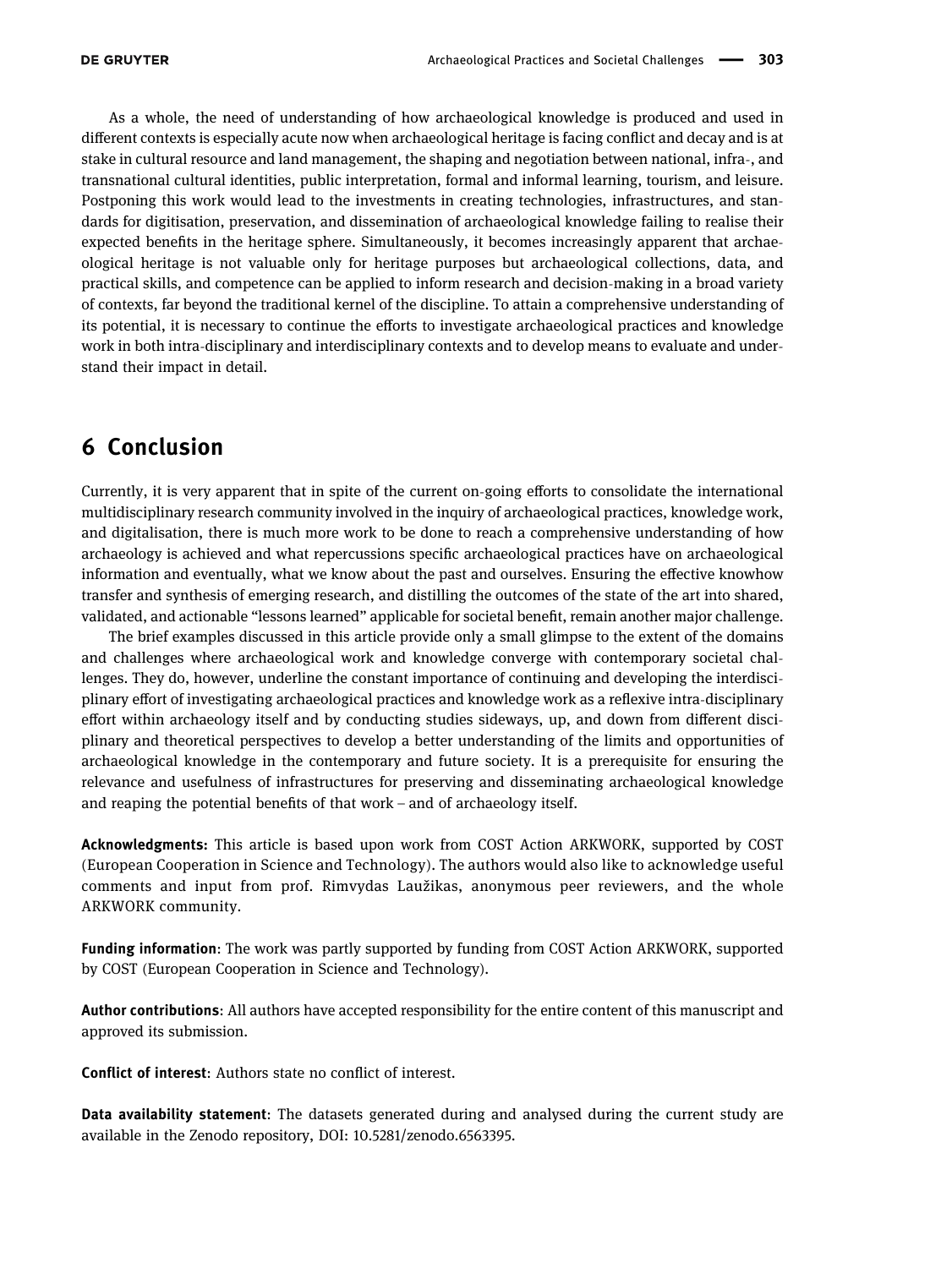#### References

- <span id="page-8-24"></span>Aitchison, K. (2019). Listen to me! Lobbying for archaeology. Archäologische Informationen, 42, 149–152. doi: 10.11588/ AI.2019.0.69353.
- <span id="page-8-17"></span>Atalay, S. (2016). Transforming archaeology. New York: Routledge. doi: 10.4324/9781315416533.
- <span id="page-8-26"></span>Babić, S., Karl, R., Milosavljević, M., Mizoguchi, K., Paludan-Müller, C., Murray, T., … Vanzetti, A. (2017). What is "European Archaeology"? What Should it be? European Journal of Archaeology, 20(1), 4–35. doi: 10.1017/eaa.2016.12.
- <span id="page-8-8"></span>Barakat, S. (2020). Necessary conditions for integrated approaches to the post-conflict recovery of cultural heritage in the Arab World. International Journal of Heritage Studies, 27(5), 433–448. doi: 10.1080/13527258.2020.1799061.
- <span id="page-8-2"></span>Beale, G., & Reilly, P. (2017). Digital practice as meaning making in archaeology. Internet Archaeology, 44. doi: 10.11141/ia.44.13.
- <span id="page-8-3"></span>Berggren, Å. (2009). Evaluation of a reflexive attempt: The Citytunnel project in retrospect. Archaeological Review From Cambridge, 24(1), 23–37.
- <span id="page-8-25"></span>Blouet, H. (2020). Teaching interdisciplinary archaeology: Our students as our future agents of change. Advances in Archaeological Practice, 8(1), 15–24. doi: 10.1017/aap.2019.41.
- <span id="page-8-14"></span>Boytner, R. (2017). Do good, do research: The impact of archaeological field schools on local economies. Public Archaeology, 13(1–3), 262–277. doi: 10.4324/9781351191159.
- <span id="page-8-22"></span>Boytner, R., Dodd, L. S., & Parker, B. J. (Eds.). (2010). In R. Boytner, L. S. Dodd, & B. J. Parker (Eds.), Controlling the past, owning the future: The political uses of archaeology in the Middle East. Tucson: University of Arizona Press. [http://www.jstor.org/](http://www.jstor.org/stable/j.ctv1jf2cjh) [stable/j.ctv1jf2cjh.](http://www.jstor.org/stable/j.ctv1jf2cjh)
- <span id="page-8-7"></span>Burmeister, S. (2000). Archaeology and migration: Approaches to an archaeological proof of migration. Current Anthropology, 41(4), 539–567. doi: 10.1086/317383.
- <span id="page-8-10"></span>Börjesson, L. & Huvila, I. (2019). Contract archaeology. In L. Börjesson & I. Huvila (Eds.), Research outside the academy: Professional knowledge-making in the digital age (pp. 107–122). Basingstoke: Palgrave Macmillan. doi: 10.1007/978-3- 319-94177-66.
- <span id="page-8-16"></span>Carpentier, N. (2016). Beyond the ladder of participation: An analytical toolkit for the critical analysis of participatory media processes. Javnost - The Public, 23(1), 70–88. doi: 10.1080/13183222.2016.1149760.
- <span id="page-8-9"></span>Constantinou, C., Demetriou, O., & Hatay, M. (2012). Conflicts and uses of cultural heritage in cyprus. Journal of Balkan and Near Eastern Studies, 14(2), 177–198. doi: 10.1080/19448953.2012.681923.
- <span id="page-8-13"></span>Council of Europe. (1992). European convention on the protection of the archaeological heritage (Revised). Valletta.
- <span id="page-8-19"></span>Council of Europe. (2005). Council of Europe framework convention on the value of cultural heritage for society (CETS No. 199). Faro.
- <span id="page-8-0"></span>Davidović, A. (2009). Praktiken archäologischer Wissensproduktion – Eine kulturanthropologische Wissenschaftsforschung. Münster: Ugarit-Verlag.
- <span id="page-8-11"></span>Demoule, J.-P. (2012). Rescue archaeology: A European view. Annual Review of Anthropology 41, 611–26. doi: 10.1146/annurevanthro-092611-145854.
- <span id="page-8-20"></span>Dennis, L. M. (2020). Digital archaeological ethics: Successes and failures in disciplinary attention. Journal of Computer Applications in Archaeology, 3(1), 210–218. doi: 10.5334/jcaa.24.
- <span id="page-8-4"></span>Edgeworth, M. (2006). Ethnographies of archaeological practice: Cultural encounters, material transformations. Lanham, MD: Altamira Press.
- <span id="page-8-23"></span>Ferris, N., & Dent, J. (2020). Wringing hands and anxious authority: Archaeological heritage management beyond an archaeologist's ontology. Archaeologies, 16(1), 29–56. doi: 10.1007/s11759-020-09388-6.
- <span id="page-8-18"></span>Florjanowicz, P. (Ed.). (2015). When Valletta meets Faro. The reality of European archaeology in the 21st century. In P. Florjanowicz (Ed.), Proceedings of the International Conference Lisbon, Portugal, 19–21 March 2015. Namur: EAC & AISBL.
- <span id="page-8-5"></span>Friberg, Z., & Huvila, I. (2019). Using object biographies to understand the curation crisis: Lessons learned from the museum life of an archaeological collection. Museum Management and Curatorship, 34(4), 362-382. doi: 10.1080/ 09647775.2019.1612270.
- González-Ruibal, A. (Ed.). (2016). Reclaiming archaeology: Beyond the tropes of modernity. London: Taylor & Francis.
- <span id="page-8-6"></span>González-Ruibal, A. G. (2018). Ethics of archaeology. Annual Review of Anthropology, 47(1), 345–360. doi: 10.1146/annurevanthro-102317-045825.
- <span id="page-8-21"></span>González-Ruibal, A., González, P. A., & Criado-Boado, F. (2018). Against reactionary populism: Towards a new public archaeology. Antiquity, 92(362), 507–515. doi: 10.15184/aqy.2017.227.
- <span id="page-8-15"></span>Gould, P. G., & Burtenshaw, P. (2017). Guest editorial: Archaeology and economic development. Public Archaeology, 13(1–3), 3–9. doi: 10.4324/9781351191159.
- <span id="page-8-12"></span>Gürsu, I. (2020). Privatization, archaeology and tourism: Archaeology and tourism: Touring the past. In D. J. Timothy & L. G. Tahan (Eds.), Archaeology and tourism: Touring the past, channel view (pp. 54–68). Bristol: Channel View.
- <span id="page-8-1"></span>Hamilakis, Y., & Anagnostopoulos, A. (2009). What is archaeological ethnography? Public Archaeology, 8(2–3), 65–87. doi: 10.1179/175355309X457150.